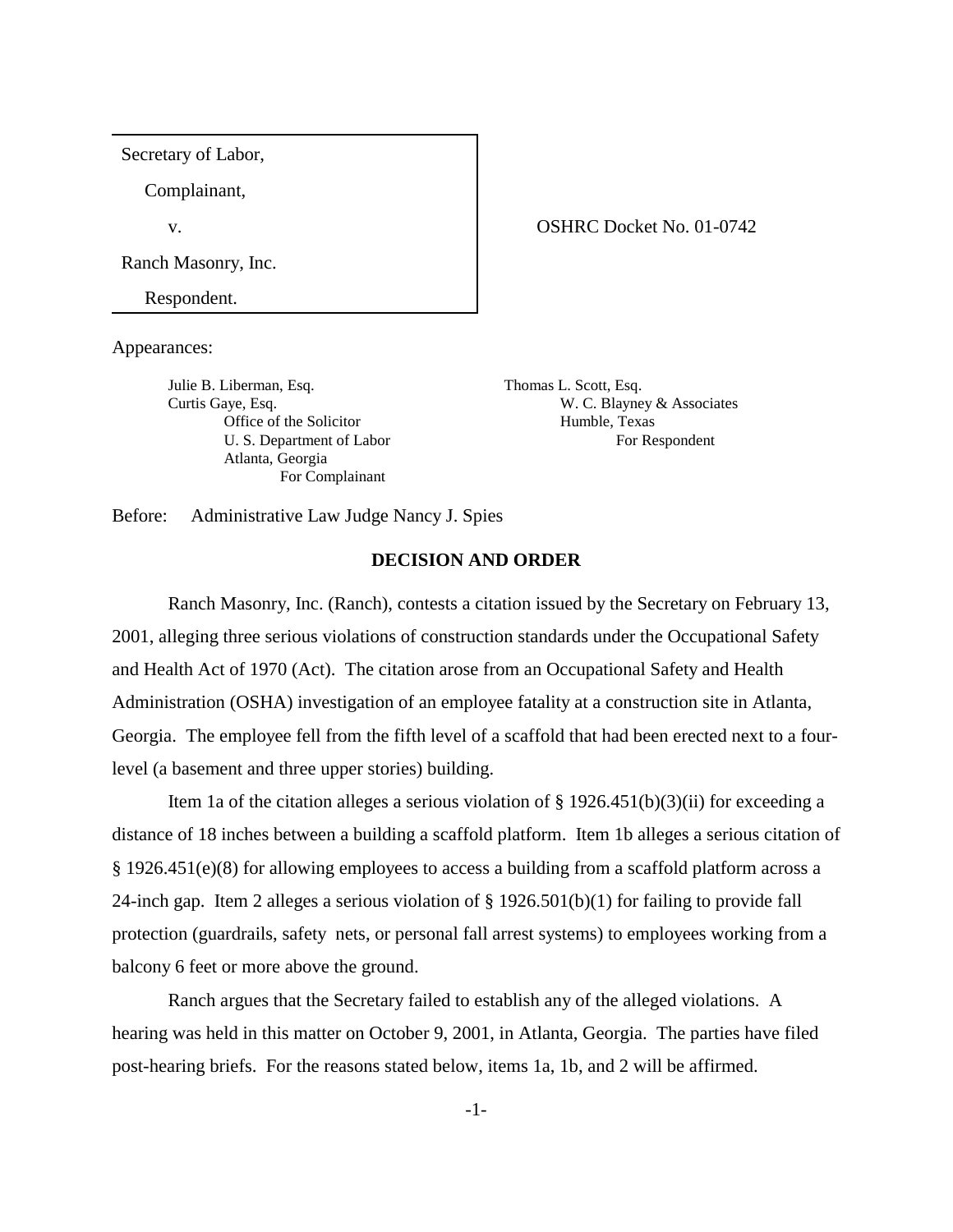### **Background**

Ranch, which is incorporated in Texas, had been in business for 6 years at the time of the hearing. In 2000, general contractor Fingers Construction had subcontracted Ranch to apply the exterior cladding to a new apartment complex under construction located at 3400 Garson Drive in Atlanta, Georgia. The apartment complex consists of 324 units in 10 buildings. Ranch had erected a scaffold next to the south side of Building 400. Building 400 has a basement with 3 stories above it. By September 29, 2000, Ranch's scaffold was five levels high. Ranch had a crew of two men working on the fifth level of the scaffold, spraying a stucco finish onto the south wall of the building (Tr. 49-51, 169). The fifth level of the scaffold was 33 feet above the ground (Tr. 118).

At approximately 3:00 p.m. on September 29, Ranch employee Jaime Perez fell to his death from the fifth level of the scaffold. Perez fell between the scaffold and the south wall of Building 400 (Tr. 15). The following day, OSHA compliance officer William Harvey arrived to investigate the fatality site. Due to Harvey's workload, compliance officer Kurt Petermeyer completed the investigation (Tr. 108-109). Based upon the investigation conducted by Harvey and Petermeyer, the Secretary issued the citation that gave rise to the instant case.

### **Citation No. 1**

The Secretary has the burden of proving her case by a preponderance of the evidence.

In order to establish a violation of an occupational safety or health standard, the Secretary has the burden of proving: (a) the applicability of the cited standard, (b) the employer's noncompliance with the standard's terms, (c) employee access to the violative conditions, and (d) the employer's actual or constructive knowledge of the violation (*i.e.,* the employer either knew or, with the exercise of reasonable diligence could have known, of the violative conditions).

*Atlantic Battery Co.,* 16 BNA OSHC 2131, 2138 (No. 90-1747, 1994).

## **Item 1a: Alleged Serious Violation of § 1926.451(b)(3)(ii)**

Section 1926.451(b) addresses scaffold platform construction. The Secretary alleges that Ranch committed a serious violation of § 1926.451(b)(3)(ii), which provides:

The maximum distance from the face for plastering and lathing operations shall be 18 inches (46 cm).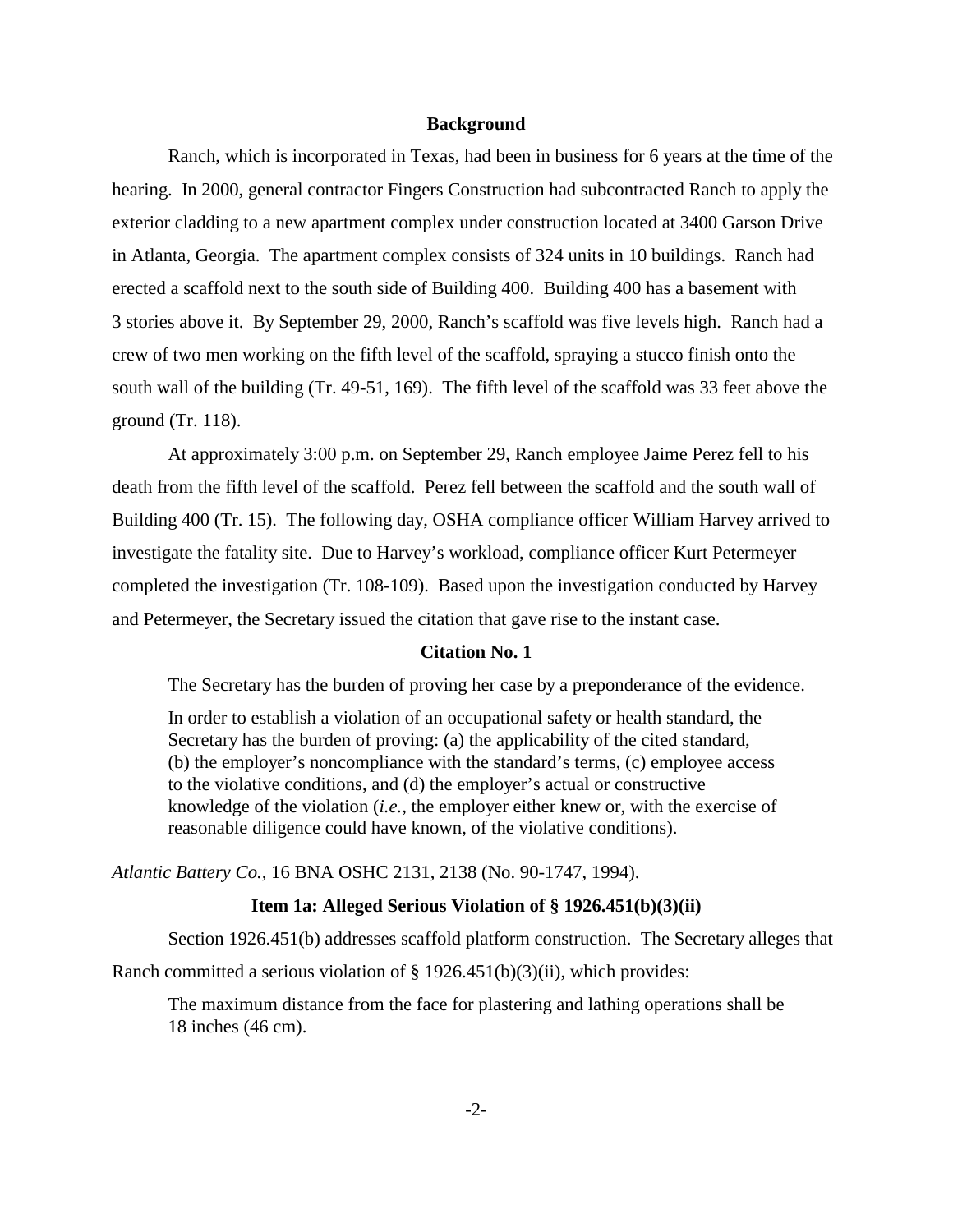Ranch's employees were spraying stucco, which is a plastering operation. It is undisputed that  $\S 1926.451(b)(3)(ii)$  applies to the cited condition.

The distance between the scaffold and the south wall was a major point of contention at the hearing. The citation alleges that "an employee was performing plastering operations from the 5th level of a system scaffold. The employer erected the scaffold in a manner that left an approx. 24-inch opening at the face of the building."

Harvey testified that he measured the distance from the edge of the top platform of the scaffold to the edge of the balcony on the top level (the fourth story) of the building. The balcony was outset 4 inches from the wall face. Harvey stood in the doorway to the fourth floor balcony and extended a steel tape measure to the edge of the scaffold platform. Harvey did not measure the width of the balcony. According to Harvey's reading of the tape measure, the edge of the fifth level scaffold platform was 24 inches from the edge of the fourth floor balcony, and 28 inches from the face of the wall (Tr. 79, 83, 93-94, 98).<sup>1</sup>

Harvey also measured the distance from the base of the wall to the base of the scaffold at ground level, and found it to be 29 inches (Tr. 72). The scaffold was secured to the building with wire tape at various points (Tr. 34).

Ranch argues that Harvey could not have taken an accurate measurement under the circumstances he described. Ranch alleges that the width of the balcony is approximately 10 feet,<sup>2</sup> which would have meant that Harvey would have had to lean forward and read the tape measure as it extended approximately 12 feet to the scaffold. Ranch contends that a reading taken under these circumstances is inherently unreliable, and that Ranch took more reliable measurements that establish that the scaffold was within the regulation 18 inches of the wall.

<sup>&</sup>lt;sup>1</sup> The fifth level platform of the scaffold and the fourth floor balcony were not on an even plane with each other. The fifth level of the platform was approximately 1 foot higher than the edge of the fourth floor balcony (Tr. 92, 161).

 $2$  No witness testified that the width of the balcony was, in fact, 10 feet, and Ranch failed to produce any documentary or photographic evidence backing up this claim. The 10-foot measurement was put forth by counsel for Ranch during cross-examination, and is repeated by Ranch in its post-hearing brief as if it were an established fact. The record, however, fails to establish that the width of the balcony was 10 feet. Its actual width cannot be determined from the record.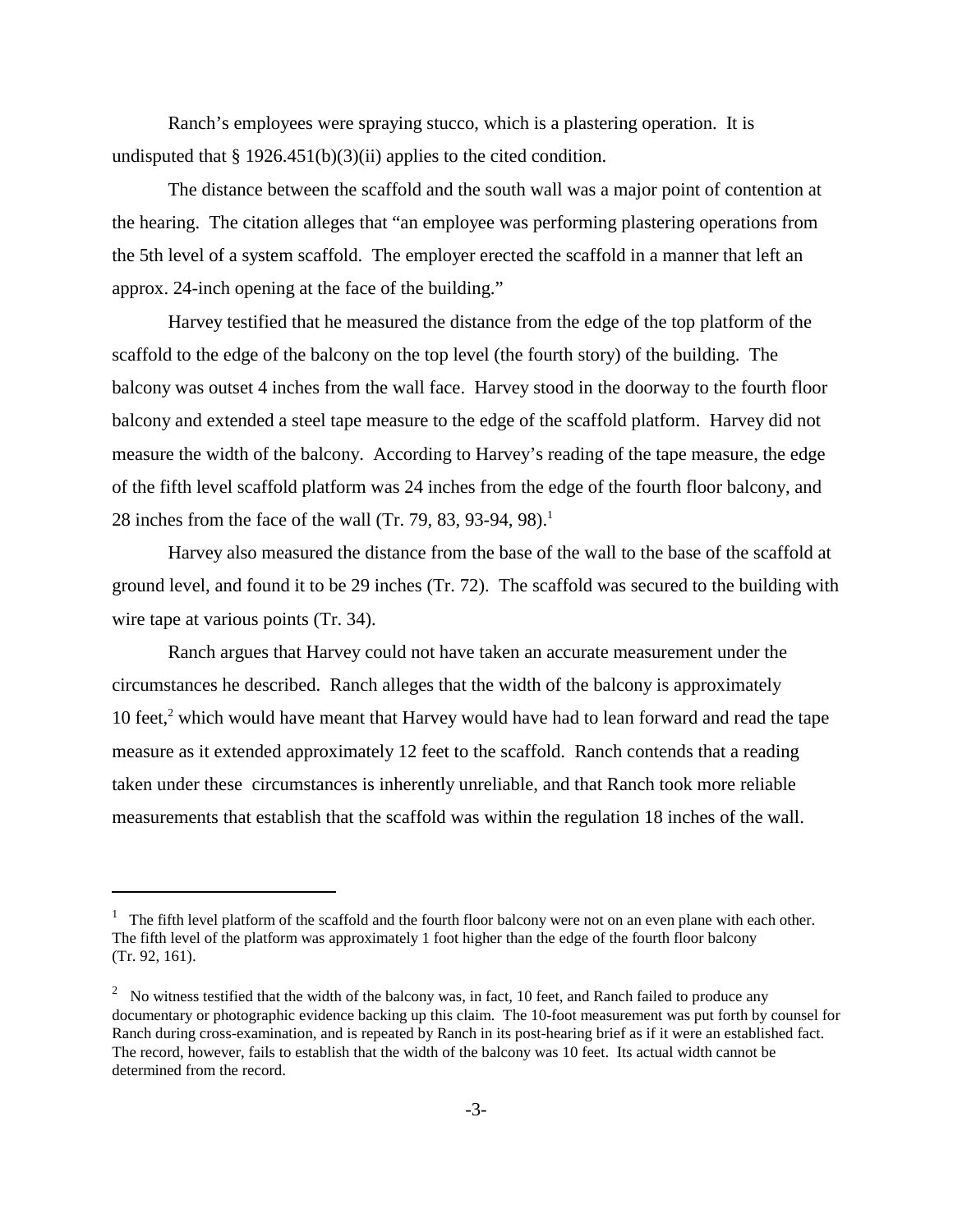In support of its claim that the gap between the scaffold's platform edge and the balcony edge was within the 18 inches allowed by the cited standard, Ranch presented the testimony of Donald Eckhardt. Eckhardt is apparently a foreman for Mike Philips Masonry (Phillips), although when asked what his position with Phillips was, Eckhardt responded, " I don't think we've ever figured that out" (Tr. 41). Eckhardt stated that he "oversee[s] the work that Mr. Phillips has as far as jobs" (Tr. 10). Phillips and Ranch work closely together on various construction projects. Eckhardt stated that, at the site at issue, "I was working for Mike Phillips with Ranch Masonry" (Tr. 11).

Eckhardt was not at the site at the time Perez fell, but he returned to the site the next morning and took his own measurement of the gap between the wall and the scaffold (Tr. 17, 29). Eckhardt testified that the gap was 18 inches (Tr. 19, 23). Ranch produced a photograph (Exhibit R-1) purporting to show a second measurement taken by Eckhardt on October 5, 2000, several days before the scaffold was taken down. The photograph supposedly shows that the gap measured 18 inches (Exh. R-1; Tr. 31-32). Eckhardt did not measure the gap from the base of the wall to the base of the scaffold (Tr. 42).

Exhibit R-1 is problematic for a number of reasons. At the far right of the photograph, a tape measure is visible starting at approximately the 8-inch mark. The photograph does not show the end of the tape measure actually touching the wall or balcony edge. The 18-inch mark on the tape is being held against a vertical pole that is part of the scaffold frame. The photograph is misleading in that it shows a 10-inch wide platform plank to the right of the scaffold pole that was not present at the time of Perez's fall. On cross-examination, Eckhardt explained that the plank and the side arm (or side bracket) on which it rested "were put there the following Monday [after the accident] to make--well, we had had an accident. They just wanted to do everything over and above to make sure that that area was better than it was" (Tr. 58). The tape measure in the photograph shows the plank to the left of the scaffold frame pole (which was in place at the time of the accident) to be at approximately the 22-inch mark on the tape measure. It is difficult accurately to read the measurement because the tape measure is being held several feet above the edge of the plank, and the plank is photographed at an angle. It is clear, however, that the front edge of the plank exceeds the 18-inch mark on the tape measure by several inches.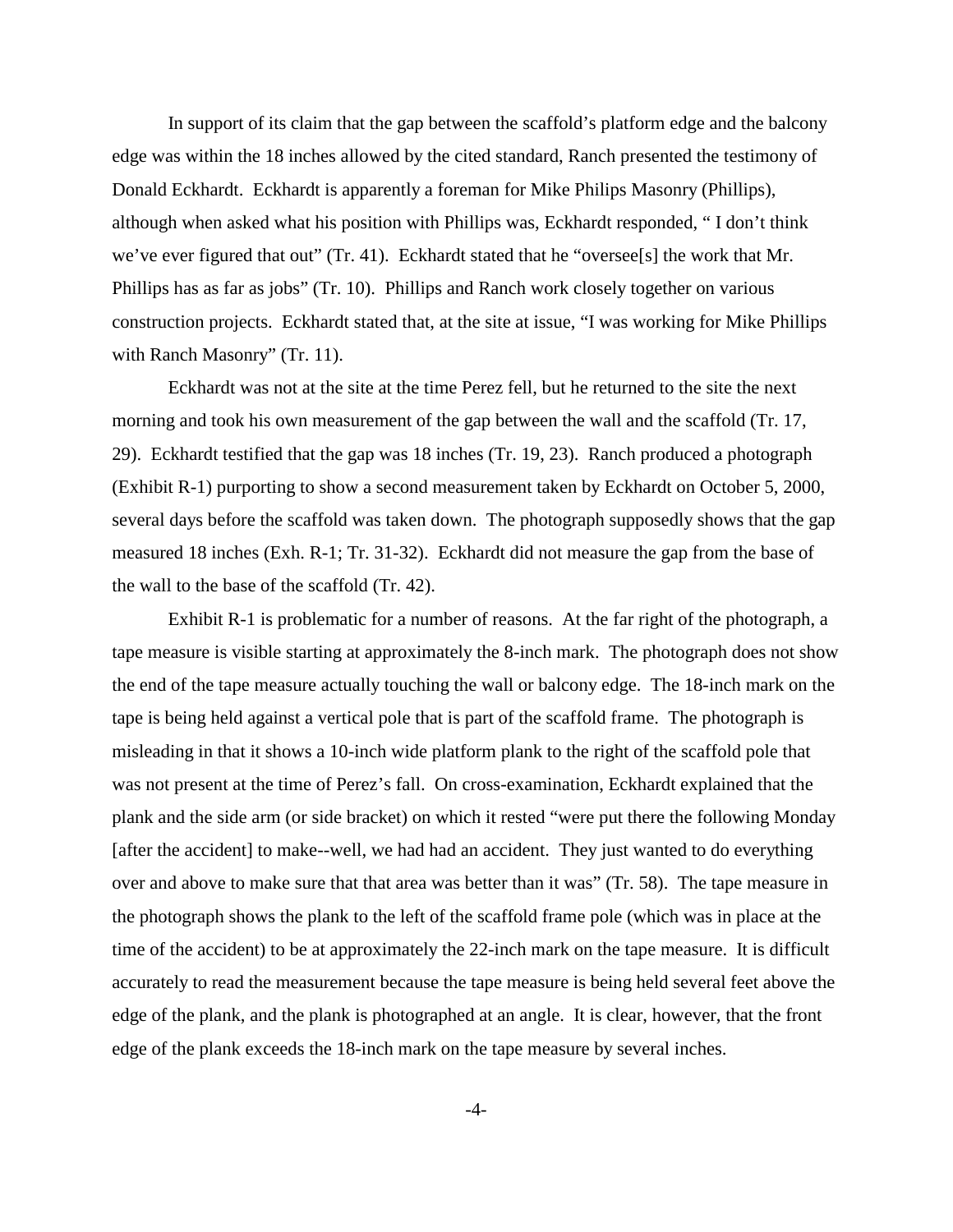Eckhardt testified that he believed the 18-inch gap allowed by §  $1926.451(b)(3)(ii)$  is to be measured from the wall to the scaffold frame (Tr. 66):

Well, the scaffold is the scaffold itself. The plank is the plank. When you're erecting the scaffold, the frame is the first thing you put up. If I have 18 inches and I need 18 inches, I'm going to use 18 inches. And I had 18 inches there.

Eckhardt conceded that the platform on which Ranch's employees were working was more than 18 inches away from the wall (Tr. 63): "At the edge of the scaffold, the frame itself was 18 inches. The plank is inset  $\dots$  I'm not denying that [the plank] is farther away, no, I'm not."

The cited standard is a subsection of § 1926.451(b)(3), which provides (emphasis added):

Except as provided in paragraphs  $(b)(3)(i)$  and [the cited paragraph] (ii) of this section, *the front edge of all platforms* shall not be more than 14 inches (36 cm) from the face of the work, unless guardrail systems are erected along the front edge and/or personal fall arrest systems are used in accordance with paragraph (g) of this section to protect employees from falling.

It is the front edge of the scaffold platform, and not the scaffold frame, that is the relevant point of measurement for the purposes of § 1926.451(b)(3). Ranch's reliance on Eckhardt's measurement from the wall to the scaffold frame is misplaced.

Even if Harvey's measurements were considered questionable standing alone, the measurements do not stand alone. In addition to Harvey's measurement and Eckhardt's admission that the front edge of the platform plank was more than 18 inches from the wall, the Secretary adduced other evidence corroborating that the gap in question exceeded 18 inches. Petermeyer testified that two medical examiners on site to investigate the fatality estimated the gap between the platform and the building to be 30 inches (Tr. 152). Petermeyer interviewed Ranch's foreman, Juan Sanchez, who estimated that the gap was 24 inches (Tr. 115-116). The record establishes that the gap exceeded 18 inches.

Employee exposure is undisputed. The day of the accident, two Ranch employees were assigned to work on the fifth level of the scaffold. Employer knowledge is also established. Ranch was aware of the gap between the scaffold and the building. The scaffold had been erected for several weeks prior to Perez's fall, and was in plain view. Foreman Sanchez had even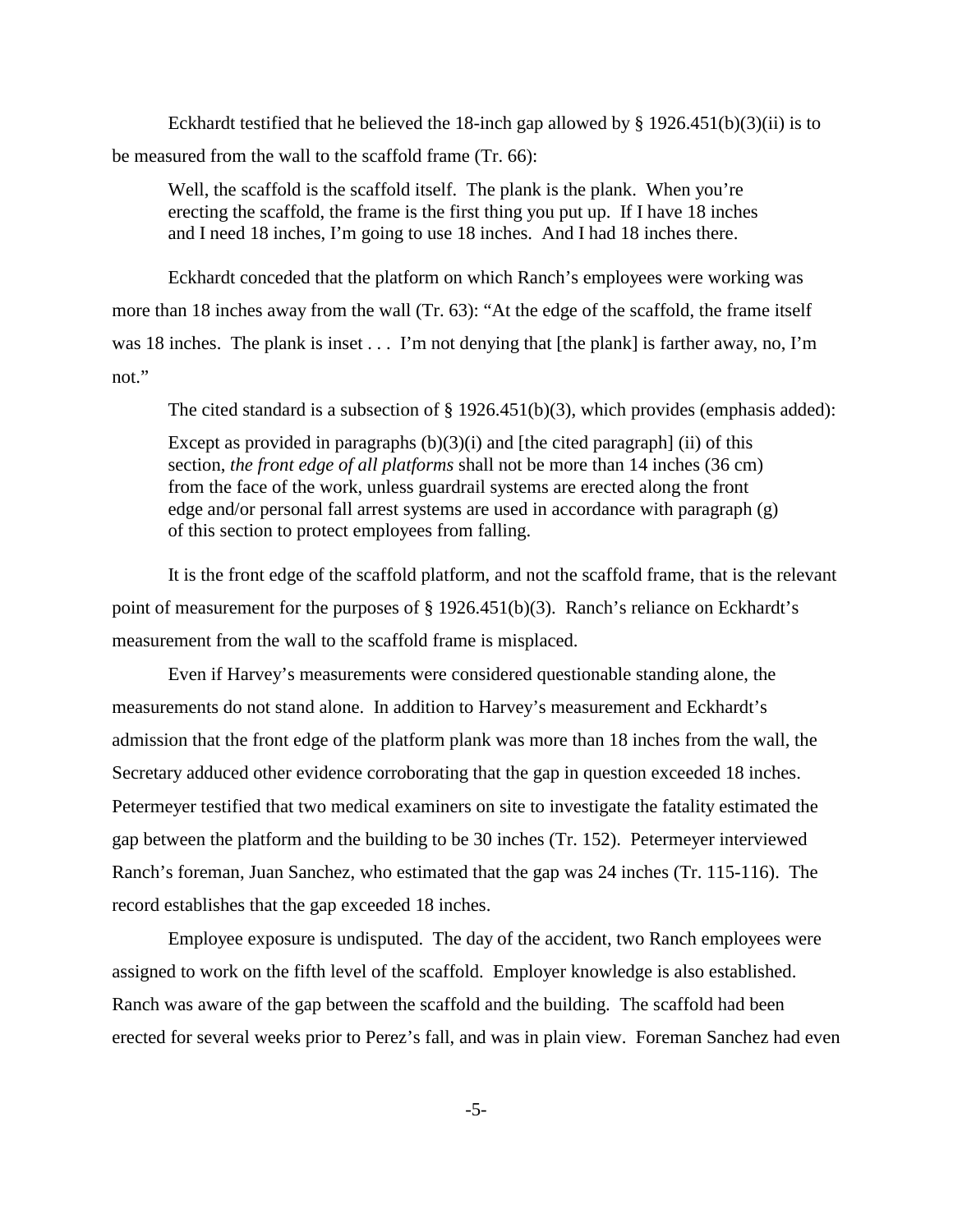attempted to shorten the gap by placing two 10-inch planks on the side arm, but found "it would have been too tight to the building" (Tr. 144). Ranch's owner, Arturo Garcilazo, testified that he inspected the site every 2 weeks, and that he paid particular attention to the scaffolds (Tr. 175-176).

The Secretary has established a violation of  $\S$  1926.451(b)(3)(ii). The hazard created by the gap is exposing employees to a fall of 33 feet, which is likely to result in death (as in the present case) or serious physical injury. The violation is serious.

## **Item 1b: Alleged Serious Violation of § 1926.451(e)(8)**

Section 1926.451(e)(8) provides:

Direct access to or from another surface shall be used only when the scaffold is not more than 14 inches (36 cm) horizontally and not more than 24 inches (61 cm) vertically from the other surface.

The citation alleges that "[e]mployees were accessing and egressing a system scaffold by crossing a gap of approx. 24 inches to or from the 4th floor balcony."

Ranch argues, as is did in the previous section under 1a, that Harvey failed to accurately measure the gap. As discussed in the previous section, it is determined that the gap between the front edge of the scaffold's fifth level platform and the fourth floor balcony edge was approximately 24 inches.

Sanchez told Petermeyer that he allowed employees to cross over the gap between the scaffold and the building, even though employees could access the scaffolds by using the interior ladder. Employees Juan Benuelos and Adolfo Rodriguez both told Petermeyer that they routinely crossed the gap when working at the top levels of the scaffold and building (Tr. 123-124, 180-181).

The Secretary has established a serious violation of § 1926.451(e)(8).

# **Item 2: Alleged Serious Violation of § 1926.501(b)(1)**

Section 1926.501(b)(1) provides:

Each employee on a walking/working surface (horizontal and vertical surface) with an unprotected side or edge which is 6 feet  $(1.8 \text{ m})$  or more above a lower level shall be protected from falling by the use of guardrail systems, safety net systems, or personal fall arrest systems.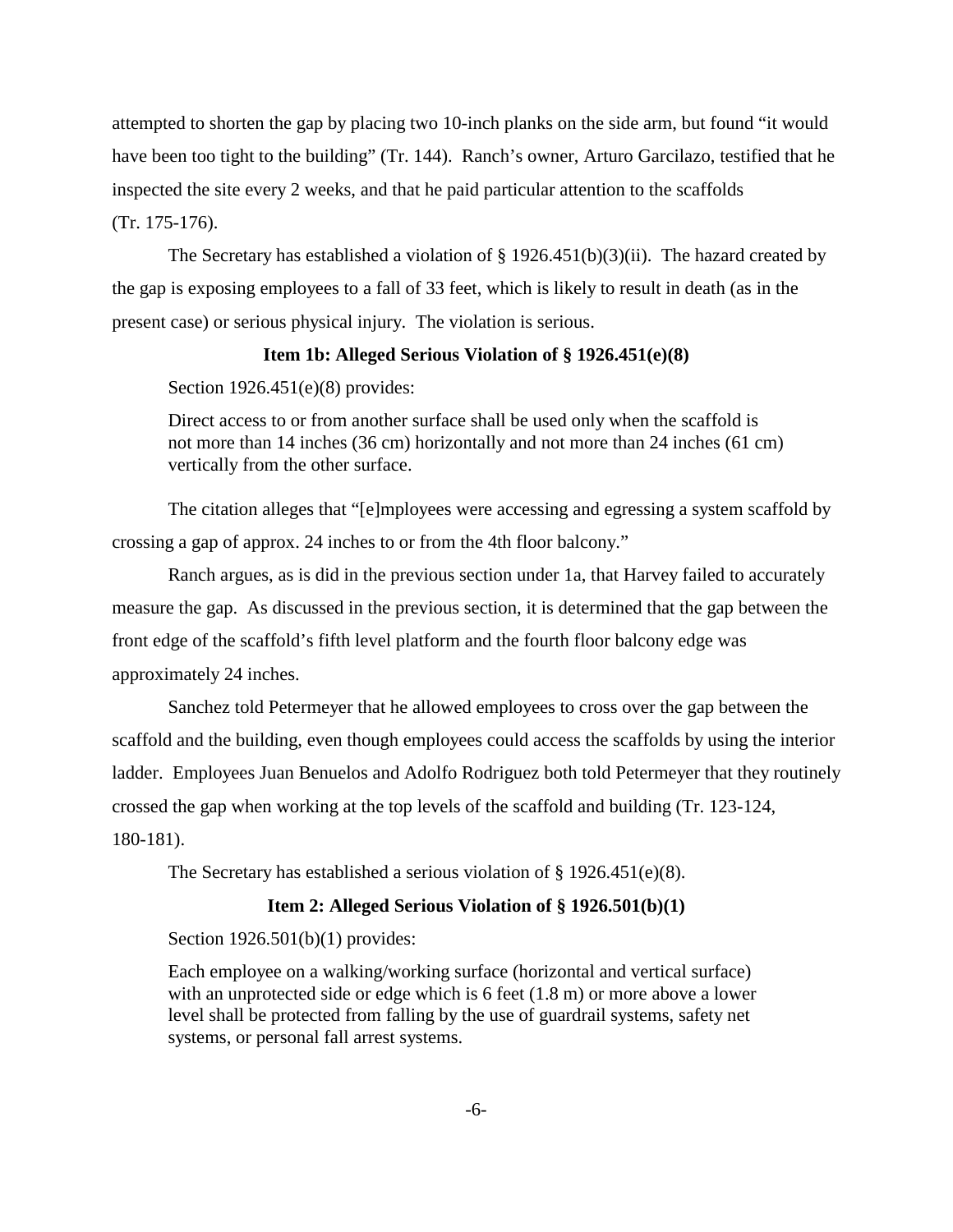The citation alleges, "Employees were exposed to fall hazards while performing plastering operations from the 4th floor balcony. Hazard of a fall approx. 32 feet to lower level." It is undisputed that Ranch did not provide a guardrail system, safety net system, or personal fall arrest systems for its employees working on the balcony at heights above 6 feet.

Ranch claims that the scaffold platform located next to the balcony is in itself a form of fall protection. Ranch again claims that the distance between the balcony and the scaffold platform was only 14 inches. As noted in the previous two sections, it is determined that that distance between the balcony and the scaffold was approximately 24 inches. Furthermore, the balcony floor and the scaffold platform were not level. The scaffold platform was 1 foot higher than the balcony floor. It is difficult to see how a platform that is higher than the unprotected level on which employees are working could provide fall protection.

Ranch states in its post-hearing brief, "It would have been impossible to apply the stucco finish to the balconies and columns if the guardrails were in place" (Ranch's brief, p. 5). It is noted that Ranch did not assert an affirmative defense of infeasibility. Ranch makes no claim of impossibility regarding the use of safety nets or personal fall arrest systems.

Ranch's argument is rejected. The plain language of the standard makes clear that the employer must choose one of the listed forms of fall protection. Ranch failed to use any form of fall protection. At least two employees were working from the 4th floor balcony the day of the fatality (Tr. 14). These employees were exposed to falls of 33 feet. Ranch, through Sanchez, was aware that no fall protection was being used. The Secretary has established a serious violation of § 1926.501(b)(1).

#### **Penalty Determination**

The Commission is the final arbiter of penalties in all contested cases. In determining an appropriate penalty, the Commission is required to consider the size of the employer's business, history of previous violations, the employer's good faith, and the gravity of the violation. Gravity is the principal factor to be considered.

At the time of Perez's death, Ranch employed approximately 35 employees (Tr. 183). OSHA had previously inspected Ranch six times (Tr. 121). Ranch is accorded some consideration for good faith because it had implemented ongoing scaffold training and competent